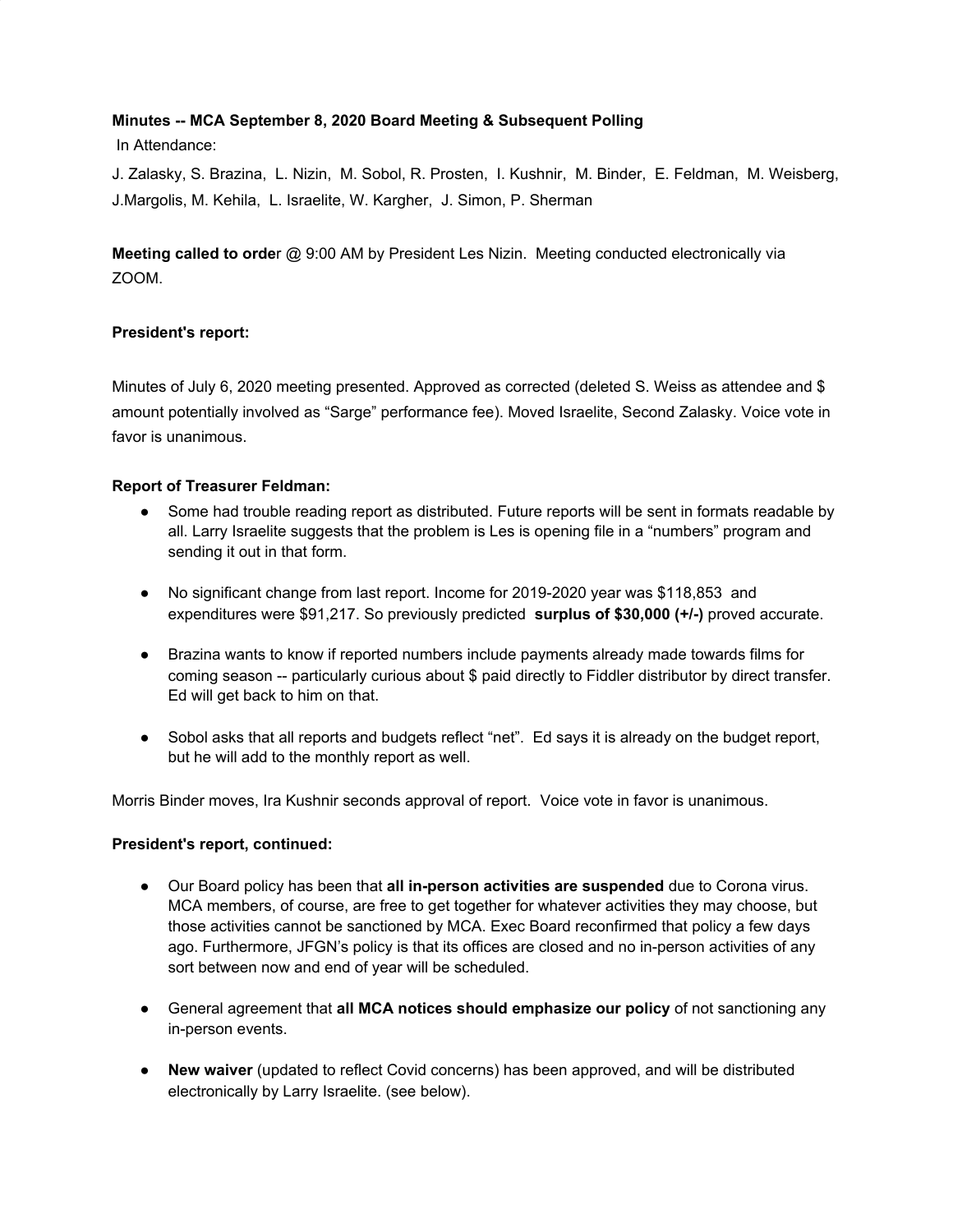- Les notes that Ted Epstein is no longer the editor of the *Federation Star***.** Current issue does not follow through on JFGN promise of coverage. Sobol piece on dance bumped to back of paper. Sharon Hood is the new editor.
- Jim Simon notes that our online calendar currently lists events that would violate this policy. Larry Israelite says he will correct/delete those entries.
- President Nizin reports JFGN's expectation that new building will open in Feb or March of 2022. **Maintenance of the building will run \$600,000 per year.** While \$200,000 of that will be paid by the interest off an existing annuity -- leaving \$400,000 which the **Federation maintains should be the responsibility of MCA & WCA**. Not clear how many members in those organizations going forward, given Covid-related membership losses. **JFGN's initial suggested number is \$180 per member** as our dues level going forward. Both MCA and WCA find this untenable. JFGN subsequently suggested **\$180 per year dues for every JFGN member** and that membership in MCA and WCA would be included in those dues. Les indicates that is equally untenable, and that JFGN view of the extent to which we use building is inflated. MCA uses little in the way of space and WCA is concerned that its "Northern" contingent will not want to continue if forced to use new building for events.
- Les notes that **these costs will not be incurred until Spring of 2022** at the earliest, so there is no need for us to raise dues before then.
- Meir Kehila wonders about our commitment to paying off **\$75,000 to JFGN for "naming rights".** Les has been assured that "the money will be there" for us to honor the commitment.
- We will continue to work with Federation to find a way to meet anticipated needs. Our officers suggested to JFGN that it reach out to educate members -- no fund-raising -- and explain plans for building and its use. Les anguished that Federation tried to turn this idea into an MCA sponsored Oct 5 fundraiser. After his dismay was made known, the event was turned into a Federation-wide event to which all members, including ours will be invited. We will not be sponsoring and have advised JFGN we will not carry their blurbs advertising this event.
- Discussion of new format for **"Sarge" presentation**. From his studio -- for us exclusively -- @ cost of \$30 per view. We will do intro and candle lighting. Sarge will do all accounting. He will not see our members during presentation -- canned laughter will be provided by him. Larry Israelite is concerned presentation will be on Facebook Live.

#### **Report of 1st VP Zalasky**

- Working on "operations"
- Identifying areas of immediate need for backup personell
- Building a pipeline of individuals for various jobs that are now being performed
- Working on bylaws -- put forth a template which will shortly be completed and presented to Board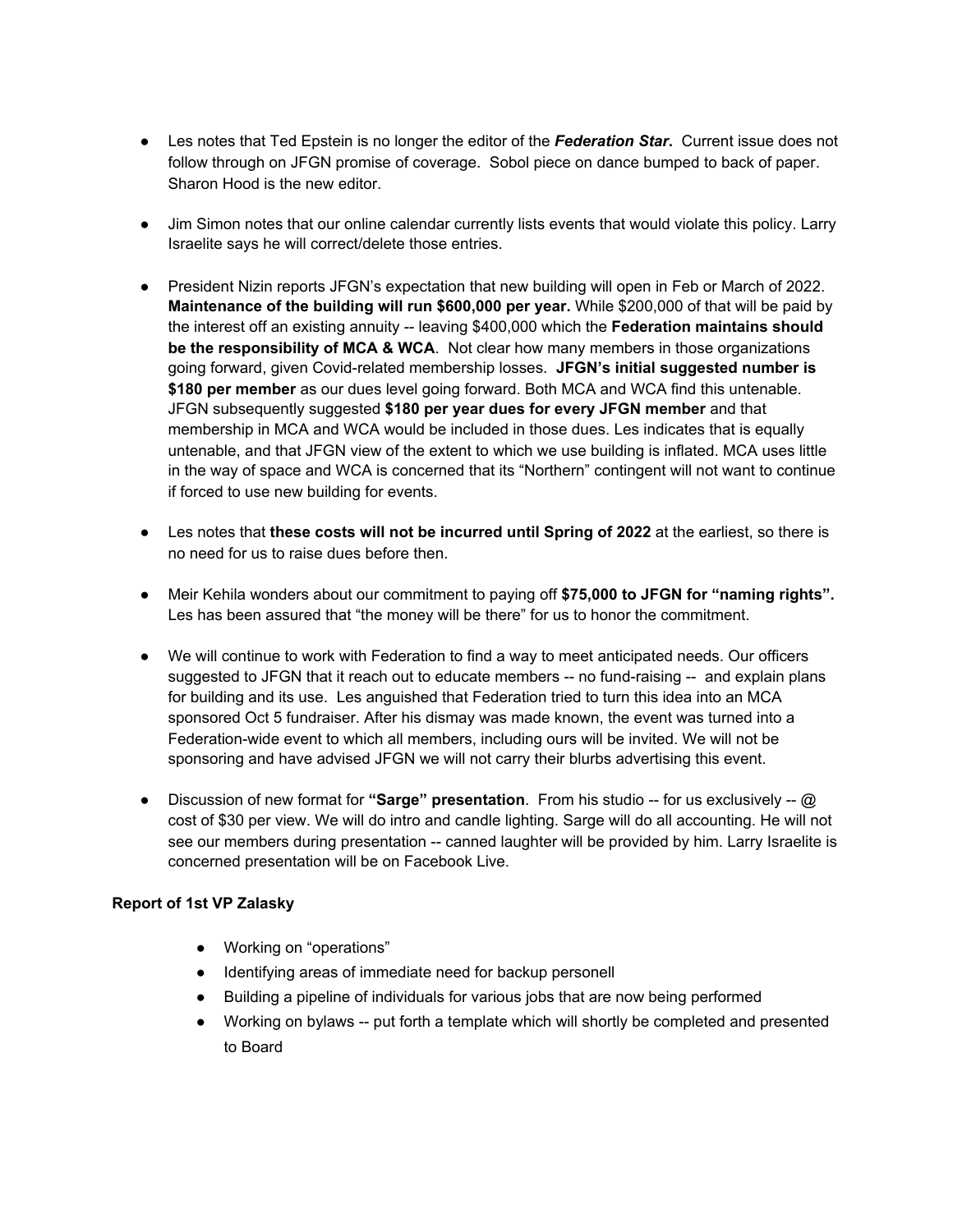# **Report of Mike Sobol**

- Sarge and Federation Star have already been discussed.
- **Programming Committee** meeting soon --- doing a great job.
- Training individuals to host Zoom meetings (meeting next Friday). Larry makes a distinction that this **training is only to open meeting and pass off to speaker.**
- Larry is working on breakout rooms for **virtual luncheons** (Zoom events). Guests will be randomly assigned to groups.

# **Report of Membership Chair Israelite**

- **● Current membership is 512 including 21 new** Last year at this time 565 including 59 new So we are running about 10% less overall --
	- Recent note sent to 320 "lapsed members" (non-renewers) -- pointing out ineligibility for member events. 63 renewals and 1 new member since that mailing
	- 18 events since July 1. 633 Registrants
	- 45 Zoom events going forward
	- **Working on getting new Covid rated waiver signed**. Can't just send waiver. Need to 1) e-mail to members for typed signature (which will constitute a legal signature for our purposes) and have them mail it back. We need to create two spreadsheets -- the first of which will list the member's name, email address and whether their response was "yes" or "no" -- a report from that spreadsheet will have to be generated to provide information that will be then be entered onto another spreadsheet so that Larrry can update the Wild Apricot member info (Meir Kehila volunteers); and 2) determine at what point do non-signers get locked out of Meetings? (Les notes that all of our activities are now virtual, so its not really a current issue) -- deferred to Oct 5, 2020 Board @ suggestion of Mike Sobol.
	- Ira Kushnir discusses his recent interactions with new members -- getting very positive responses.
	- Wild Apricot has a phone app -- Larry wants to send a direct (not from Wild Apricot) note to members describing use and availability.

#### **Report of Luncheon Committee Chair Brazina**

● Breakout rooms for luncheons -- Steve wonders if we can have them both before and after the speech. Agreement that this would take too much time -- will stick with before only.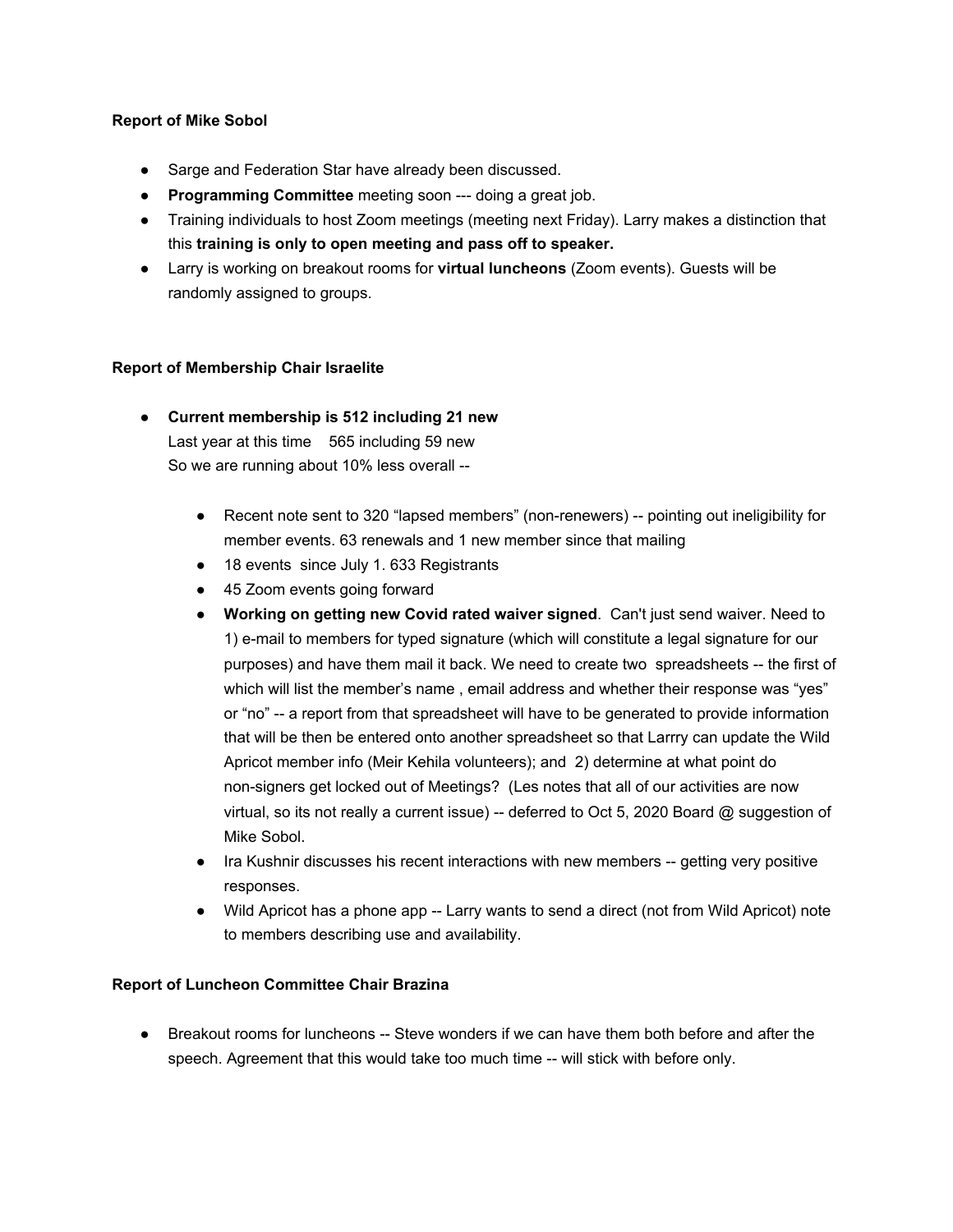- Sobol -- we have to form a committee to make "luncheons" different from other zoom events. What else can we do? Committee, chaired by Les, is created. Les asks for volunteers. Many volunteer. He will be in touch with them to schedule.
- Should we pay honorariums to luncheon speakers? Steve feels a note suffices.Morris moves to offer gift card to luncheon speakers. Seconded by (?). Motion fails
- Last speaker of year (April) does not wish to do Zoom. Consideration of a replacement speaker postponed to Dec. Meeting.
- December luncheon speaker (Lew Paper) is an MCA member. Program will be intertwined with Book Fair. We will be the sponsor and there will be no charge for this particular session. There will be a special Q&A for our members. Prosten suggests a pre-populated separate Zoom breakout room.
- Larry Israelite sees no difference between our various zoom events -- wonders if we should lump them together as a class instead of current categories.
- November 10 Documentary Film (about making of Fiddler on the Roof) will be limited to 250 views … should not be a problem, but we can buy additional admissions if needed.

#### **Report of Jim Simon on speaker series**

This year we are concentrating on members. Current schedule: 1 is WCA member 5 are MCA members (+ 2 Israeli updates -- shared with WCA)

#### **Report of Publicity Chair Margolis**

Deadline for November issue of *Federation Star* is end of October

#### **Report of Volunteer Coordinator Ira Kushnir**

Don Belmont wants to work with Ira

# **Meeting adjourned at 11:22 AM**

Respectfully submitted,

Richard Prosten **Secretary**